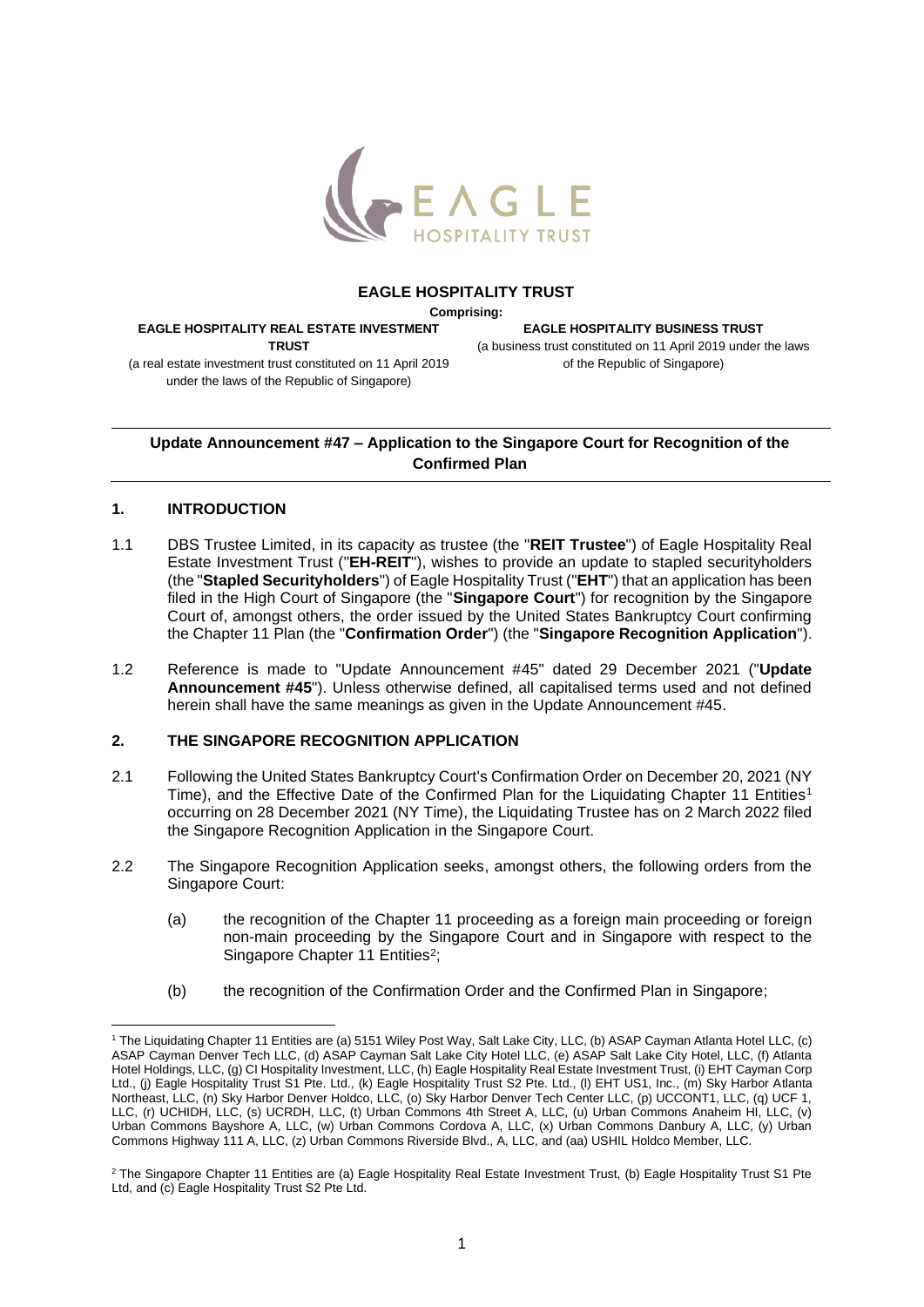- (c) the recognition of the Liquidating Trustee as a foreign representative of the Singapore Chapter 11 Entities and to entrust the Liquidating Trustee with the administration and realisation of all or any part of the property and assets of the Singapore Chapter 11 Entities located in Singapore in order to implement the Confirmed Plan; and
- (d) the authorisation of the REIT Trustee to take all appropriate and necessary steps to wind down the Singapore Chapter 11 Entities in accordance with and subject to Singapore law, and perform other duties and obligations as set out under the Confirmed Plan.
- 2.3 A Pre-Trial Conference for the Singapore Recognition Application has been fixed on 24 March 2022 at 2.30 P.M.. The date for the substantive hearing has yet to be fixed. Please inform the solicitors of the Liquidating Trustee by 21 March 2022 if you intend to attend the substantive hearing, or object to the Singapore Recognition Application.
- 2.4 A copy of the Originating Summons and the supporting affidavit will be made available upon request. The solicitors of the Liquidating Trustee are Rajah & Tann Singapore LLP of 9 Straits View #06-07, Marina One West Tower, Singapore 018937 (Ref: DOW/SNP/LXC/298843/52).
- 2.5 The REIT Trustee will continue to keep the Stapled Securityholders updated and will make the appropriate announcements as and when there are any material updates or developments with respect to the Singapore Recognition Application.

**Stapled Securityholders are advised to read this Announcement issued by the REIT Trustee and any further announcements by the REIT Trustee carefully. Stapled Securityholders should note that there is no certainty or assurance that Stapled Securityholders will receive any value from the winding up of the Singapore Chapter 11 Entities. Stapled Securityholders should consult their stockbrokers, bank managers, solicitors or other professional advisers if they have any doubt about the actions they should take.**

Issued by:

**DBS Trustee Limited** (Company Registration No.: 197502043G) **as trustee of Eagle Hospitality Real Estate Investment Trust**

Date: 11 March 2022

## **IMPORTANT NOTICE**

This announcement is for information only and does not constitute an offer of, or invitation to subscribe or purchase or solicitation of subscriptions or purchases of Stapled Securities of EHT in any jurisdiction nor should it or any part of it form the basis of, or be relied upon in connection with, any contract or commitment or any investment decision whatsoever.

The value of the Stapled Securities and the income derived from them may fall as well as rise. Stapled Securities are not obligations of, deposits in, or guaranteed by, Eagle Hospitality Business Trust Management Pte. Ltd. (as trustee-manager of Eagle Hospitality Business Trust) (the "**Trustee-Manager**") and the REIT Trustee (as trustee of EH-REIT), or any of their respective affiliates, advisers or representatives.

An investment in the Stapled Securities is subject to investment risks, including the possible loss of the principal amount invested. Stapled Securityholders have no right to request that the Trustee-Manager and/or the REIT Trustee redeem or purchase their Stapled Securities while the Stapled Securities are listed. It is intended that Stapled Securityholders may only deal in their Stapled Securities through trading on the SGX-ST. Listing of the Stapled Securities on the SGX-ST does not guarantee a liquid market for the Stapled Securities.